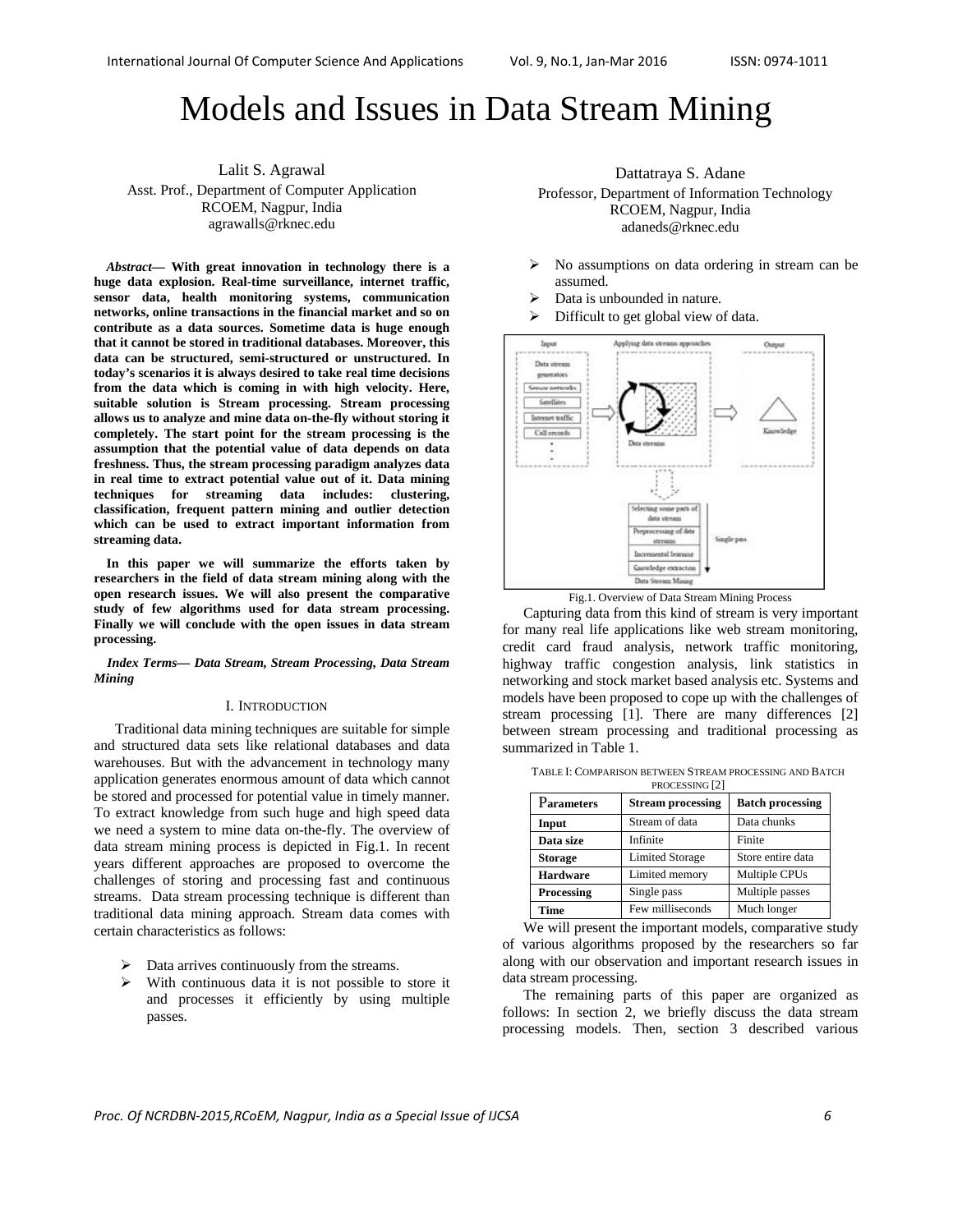methodologies researchers used so far to solve the problems of stream mining. Section 4 briefly explains about various pre-processing methods. Section 5 and 6 concludes this paper with important research issues and conclusion respectively.

#### II. DATA STREAMS PROCESSING MODELS

Landmark, Damped and Sliding Windows are the three data stream processing models mentioned in [3]. The Landmark model mines all frequent itemsets over the entire history of stream data from a specific time point called landmark to the present. However, this model is not suitable for applications where people are interested only in the most recent information of the data streams, such as in the stock monitoring systems, where current and real time information and results will be more meaningful to the end users.

The Damped model, also known as Time-Fading model, mines frequent itemsets in stream data in which each transaction has a weight and this weight decreases with age. While calculating the result, older transactions contribute lesser weight than newer transactions. This model considers different weights for new and old transactions. This is suitable for applications in which new data has more effect on mining results and effect of old data get reduced with time.

The Sliding Windows model finds and maintains frequent itemsets in sliding windows. Only part of the data streams within the sliding window are stored and processed at the time when the data flows in. The size of the sliding window may be decided according to applications and system resources. The mining result of the sliding window method totally depends on recently generated transactions in the range of the window. All the transactions in the window need to be maintained in order to remove their effects on the current mining results when they are out of range of the sliding window. The real challenge while using sliding window based model is to avoid load shedding effect. When the data arrival rate in data stream is high than the processing rate few packets or data points are dropped and they will never be processed.

Various methodologies proposed by researchers to solve the problem of mining data stream are: Data stream clustering, classification, frequent pattern mining and outlier detection as depicted in Fig. 2.



Fig. 2. Data Stream Processing Paradigms

## III. METHODOLOGIES AND RELATED WORK

From the statistical and computational approaches the problems of mining data streams can be solved using methodologies mentioned in previous section. Few of the methodologies and related work is presented here:

## *A. Data stream Clustering*

In linear, logistic regression scenarios, we have one variable that we need to compute as a function of several known variables. This type of problem is known as supervised learning problem. But, many a times, it is required to explore the patterns within a given data with no target attribute. Such problems are called unsupervised learning problems. Clustering is popularly known as unsupervised learning problem that aims to find similar group of data.

For a given set of objects if we partition them into one or more groups of similar objects then the smaller groups are known as clusters and this division methodology when applied to data stream is known as data stream clustering. As a data stream mining function, cluster analysis serves as a tool to gain insight into the distribution of data to observe characteristics of each cluster.

# *B. Data stream classification*

In real world, the way business operates changes with time and hence the way in which data stream flows also changes considerably. Typical examples of this are stock market prediction rules and customers' preferences. The underlying data distribution may change as well. The above mentioned scenario leads to a classical problem known as concept drifting. It is defined as with the change in data distribution the model built on old data become inconsistent with the new data and regular updating of the model is necessary. The framework to address the problem of finding patterns over concept drifting streams is presented in [10].

#### *C. Frequent pattern mining*

Frequent pattern mining focuses on discovering frequently occurring patterns from different types of datasets which includes unstructured ones such as transaction and text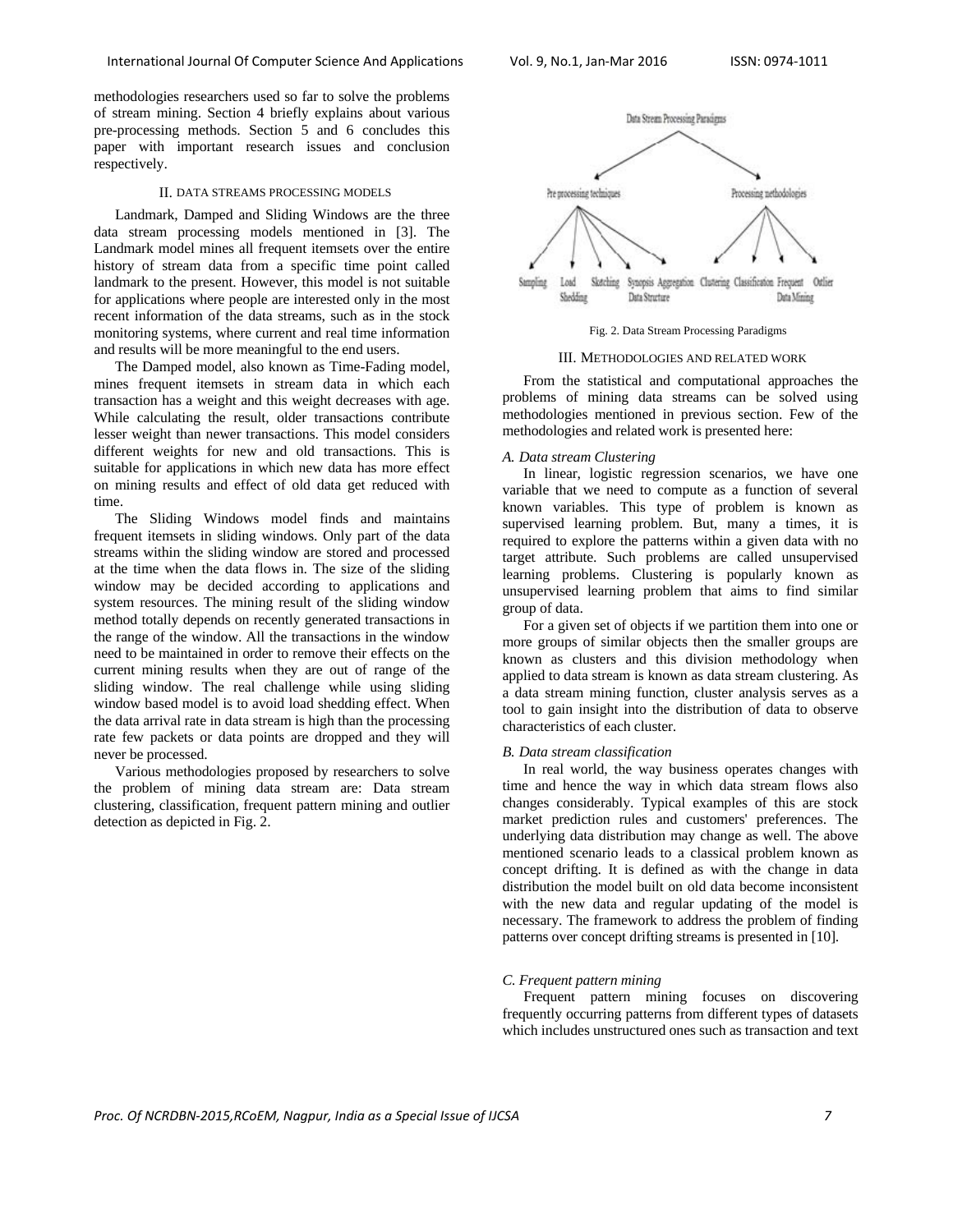datasets, semi-structured ones such as XML datasets, and structured ones such as graph datasets. Many efficient frequent pattern mining algorithms have been developed in past but these algorithms typically require datasets to be stored in persistent storage and involve two or more passes over the dataset. In a streaming environment, a mining algorithm must take only a single pass over the data. Such algorithms can only guarantee an approximate result.

The unique challenges in discovering frequent patterns are: First, frequent pattern mining needs to search the available space with an exponential number of patterns. Second, frequent pattern mining relies on the down-closure property to prune infrequent patterns and generate the frequent ones.

Though the existing one-pass mining algorithms have been shown to be very accurate and faster than traditional multi-pass algorithms, the researches show that they are still computationally expensive meaning that if the data arrives too rapidly, the mining algorithms will not able to handle complete data.

## *D. Outliers*

Outlier can be defined as any observation which deviates too much from the other observations so as to provide suspicions that it was generated by a different mechanism. Outliers may appear in a dataset for numerous reasons like malicious activity, instrumental error, setup error, changes of environment, human error, catastrophe, etc.

Regardless of the reason, outliers may be interesting and/or important to the user because of their diverse nature compared to normal data points. Some people define outliers as problems, some people define them as interesting items, but in any case, they are unavoidable [20]. Finding outliers from the data stream has been the most popular research area among the researchers of data mining community. Outlier can be of type point, contextual or correlated. Various methodologies have been proposed by researchers to detect outliers [20, 24].

## IV. PREPROCESSING TECHNIQUES

Few of the characteristics of data stream are transient, uncertain, heterogeneity etc. Data points in the stream are moving continuously and also the sequence of data points can't be assumed. These two properties pose great challenge in processing the data stream in run time. Hence some sort if pre processing is required to facilitate data mining in run time. Various techniques like sampling, load shedding,

sketching and aggregation helps in pre-processing of the data stream.

Sampling refers to the process of selecting data item for processing. Sampling methods [18] are among the simplest methods for synopsis construction in data streams. It is also relatively easy to use these synopses with a wide variety of application since their representation is not specialized and uses the same multi-dimensional representation as the original data points. The main problem with sampling in the context of data stream analysis is the unknown size of stream.

Sampling also does not address the problem of fluctuating data rates. It would be worth investigating the relationship among the three parameters: data rate, sampling rate and error bounds.

Load shedding refers to the process of dropping a sequence of data points from the data streams. This concept of load shedding is useful where data stream is flowing with high velocity and it is very difficult to consider every data point for the analysis purpose. Load shedding has been used successfully in querying data streams. Load shedding is difficult to be used with mining algorithms because it drops chunks of data streams that could be used in the structuring of the generated models or it might represent a pattern of interest in analysis [4].

Sketching is the process of randomly project a subset of the data stream. It is the process of vertically sample the incoming data stream. Sketching has been applied in comparing different data streams and in aggregate queries. The major drawback of sketching is that of accuracy in the context of data stream mining [15].

Creating synopsis of data refers to the process of applying summarization techniques that are capable of summarizing the incoming data stream for further analysis. Wavelet analysis, histograms, quantiles and frequency moments have been proposed as synopsis data structures. Since synopsis of data does not represent all the characteristic of the dataset, approximate answers are produced when using such data structures [19].

The process in which the input stream is represented in a summarized form is called aggregation. This aggregate data can be used in data stream mining algorithms. The main problem of this method is that highly fluctuating data distributions reduce the method's efficiency [1].

| Algorithm                    | <b>Mining Approach</b>    | <b>Advantages</b>                        | <b>Disadvantages</b>                              |  |  |
|------------------------------|---------------------------|------------------------------------------|---------------------------------------------------|--|--|
| <b>Clustering Algorithms</b> |                           |                                          |                                                   |  |  |
| STREAM [4]                   | K-Medians                 | Incremental learning                     | Low clustering quality in high speed data streams |  |  |
| CluStream [5]                | Micro clustering approach | High Accuracy in detecting concept drift | Clustering activity is performed in offline mode  |  |  |

TABLE II: COMPARISONS OF VARIOUS DATA STREAM PROCESSING ALGORITHMS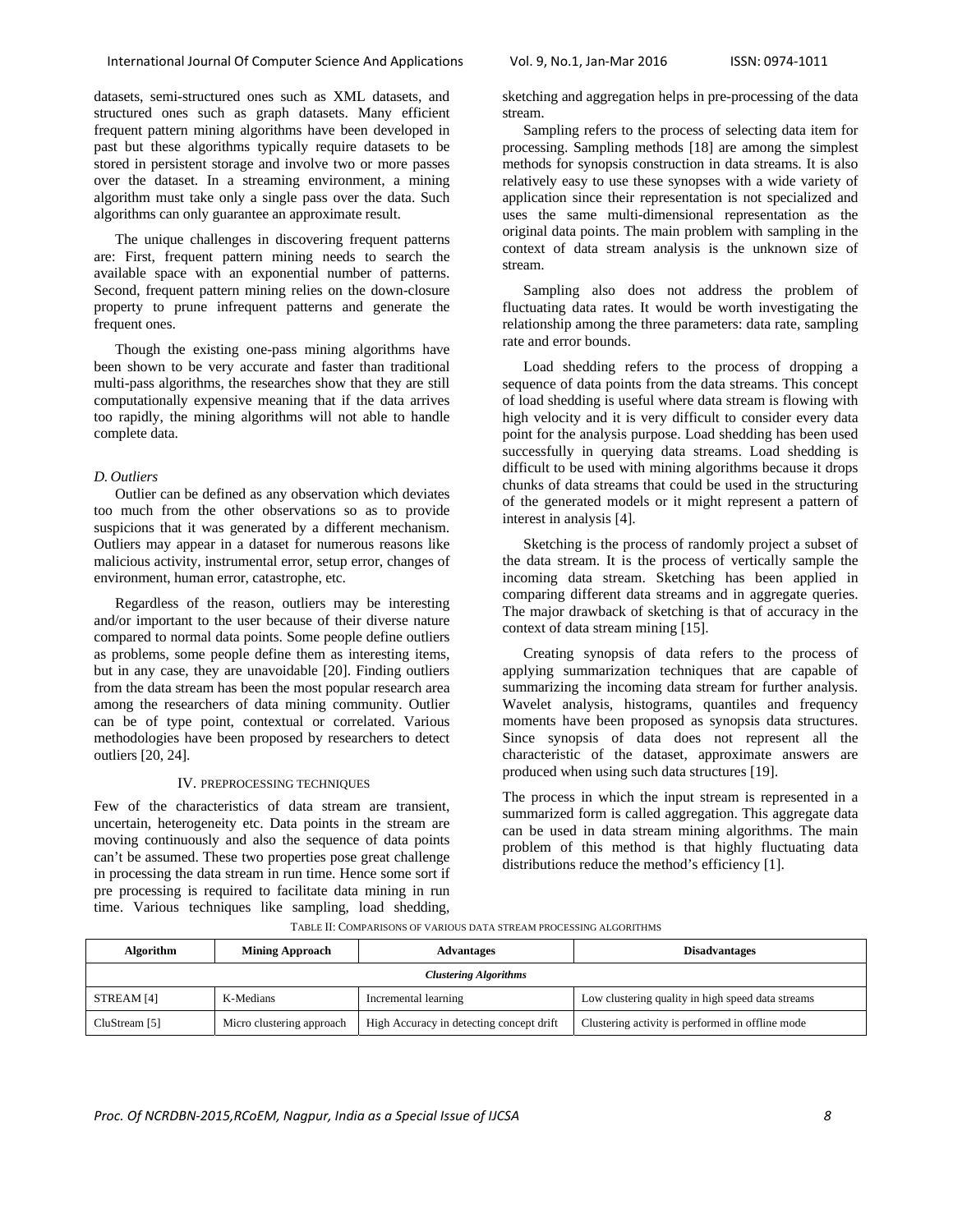| HP Stream [6]                             | Projection based                             | High scalability and incremental update                       | High complexity                                                   |  |  |
|-------------------------------------------|----------------------------------------------|---------------------------------------------------------------|-------------------------------------------------------------------|--|--|
| $D - Stream$ [7]                          | Density based clustering                     | High quality and efficiency                                   | High complexity                                                   |  |  |
| $E -$ Stream [8]                          | Hierarchical approach                        | High scalability                                              | High fading rate                                                  |  |  |
| SPE-Cluster [9]                           | Partitioning approach                        | High accuracy                                                 | Output is highly dependent on size of sliding window<br>specified |  |  |
| <b>Classification Algorithms</b>          |                                              |                                                               |                                                                   |  |  |
| Ensemble-based<br>Classification [12]     | Uses different combination<br>of classifiers | Single pass, considers concept drift                          | Costly learning                                                   |  |  |
| <b>CDM</b> [14]                           | Decision tress and Bayes<br>network          | Dynamic update                                                | High complexity                                                   |  |  |
| On-demand Stream<br>Classification [11]   | Uses the concept of micro<br>cluster         | Dynamic update                                                | High cost and time needed for labelling                           |  |  |
| <b>VFDT</b> [13]                          | Decision tress                               | High speed, less memory                                       | Does not consider concept drift                                   |  |  |
| <b>Frequent Pattern Mining Algorithms</b> |                                              |                                                               |                                                                   |  |  |
| Lossy counting $[15]$                     | False positives based                        | Single pass                                                   | False negatives are not shown                                     |  |  |
| <b>HTM</b> [17]                           | Sliding window based                         | Single pass                                                   | High complexity                                                   |  |  |
| <b>FPDM</b> [16]                          | False negative based                         | High-probability to find itemsets which<br>are truly frequent | Does not allow false positive                                     |  |  |

## V. OBSERVATIONS AND OPEN RESEARCH ISSUES

Data stream mining has been the active research area for a decade. Many approaches have been proposed to overcome the challenges posed by data streams. But, heterogeneous schema, dynamic relationships among the data points, asynchronous data points and cross correlation among the streams adds more complexity to stream processing.

Data points in stream are important for certain period of time. If they are not processed within given time frame than particular data point may be of no use to the analyst. Classification algorithms mentioned in Table 2 are highly dependent on trained datasets for decision making. Many a time trained datasets or labelled datasets are not available. In this scenario, classification based techniques are more likely to fail. Data points in stream are highly volatile in nature and hence in the absence of labelled dataset it does not support concept drift.

 Methods based on clustering algorithms don't depend on trained datasets hence they are popularly termed as unsupervised learning methods. Clustering algorithms are briefly mentioned in Table 2. To perform clustering activity in run time without the availability of trained datasets makes it more complex and the resultant time complexity of such method is very high.

Frequent pattern mining highly suffers from false positives and false negatives. Data points are highly transient in nature and may change over a period of time hence the underlying pattern mining criteria has to evolve from time to time basis to overcome these problems.

There is a minute gap between normal data point and outlier. Many times, the outlier behaves like a normal data point. Clustering, classification and frequent pattern mining can be treated as methods to find the outliers from the data streams.

Many techniques have been proposed in the past to overcome the challenges imposed by data streams but still

there is a lot of scope for improvement. Potential stream mining issues are summarized as below:

**Incremental in Nature** - Data streams are infinite. It is not possible to wait for the results until the end of data processing. So, the technique should be such that it can build and update the model with new incoming data without a need to build the model from scratch every time. For this summaries or sketches of streaming data can be used.

**Single Scan of Data** – Due to tremendous volume of data stream it is not possible to store streaming data as oppose to traditional data sets that can be stored in memory [1]. This leads to the one time access of streaming data points. So, processing technique should be such that it can update the processing model or can store the summaries of data for further analysis in single scan of streaming data.

**Low Time and Space Complexity** – Data streams flow at very high speed so to match this speed of data and to have good results, processing time per data point must be small [1, 22].

**Handling Concept Evolution** - Concept evolution occurs due to the change in the characteristics of data. So a processing model must be adaptive to concept evolution to reflect the real nature of streaming data in results. It could be done by providing more importance to new data and less importance to old data [1, 22, 23].

**Robustness to Outliers** – A data stream processing model must be able to identify the outlying data points because outliers can distort the complete structure of data [21].

# VI. CONCLUSION

With the advancement in technology, there is a tremendous increase in the user's volume resulting into huge data generation in the form of data streams. Data streams have received a great deal of attention in the last decade and several attempts have been made to solve the problems associated with data streams. Researchers have taken effort to solve the problem of data stream mining however to the